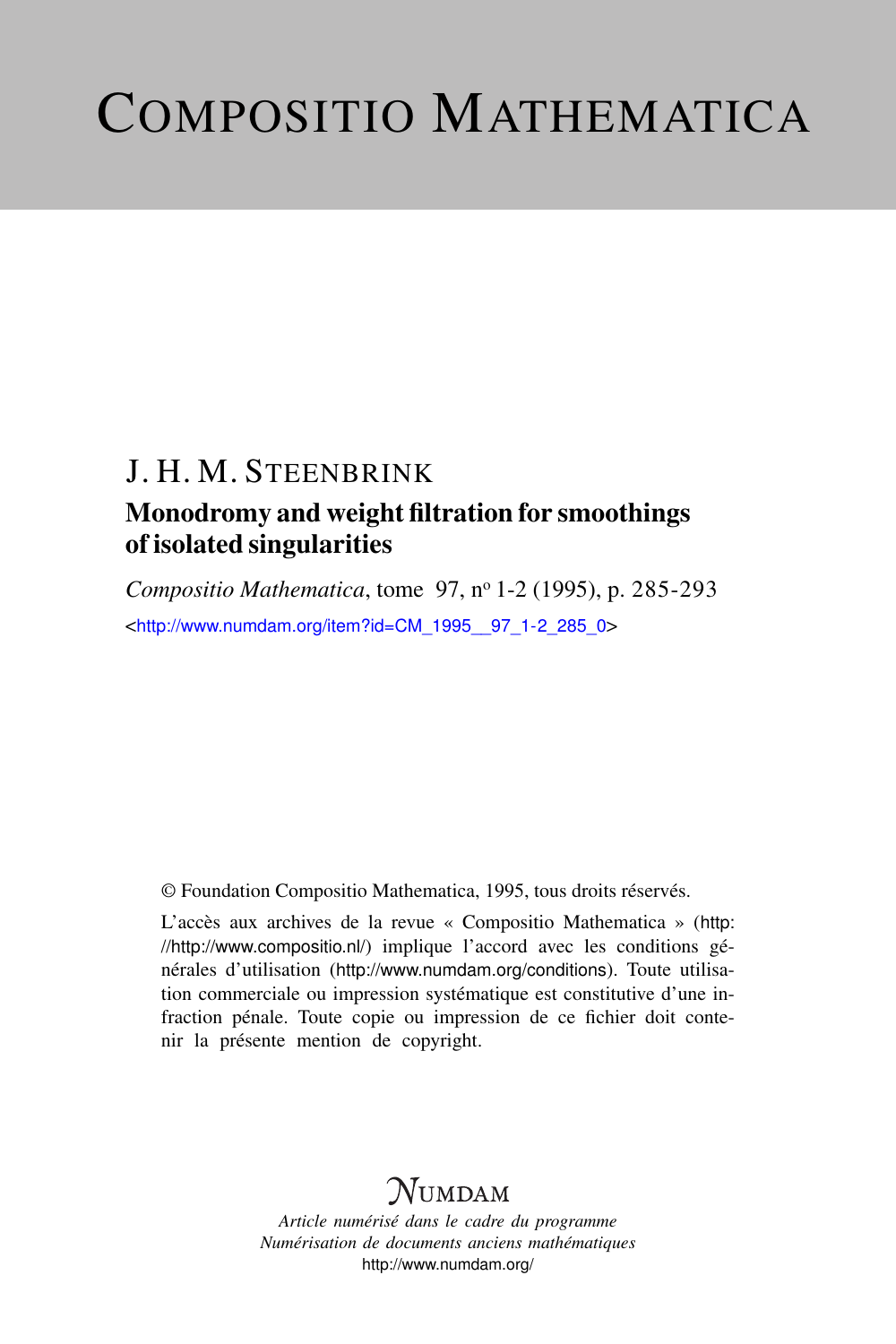## Monodromy and weight filtration for smoothings of isolated singularities

#### Dedicated to Frans Oort on the occasion of his 60th birthday

#### J.H.M. STEENBRINK

Department of Mathematics, University of Nijmegen, Toemooiveld, 6525 ED Nijmegen, The Netherlands

Received 12 December 1994; accepted in final form 3 April 1995

Abstract. We investigate the connection between monodromy and weight filtration for one-parameter smoothings of isolated singularities. We give a formula for the signature of the intersection form in terms of the Hodge numbers of the vanishing cohomology.

Key words: singularity, mixed Hodge structure, monodromy, weight filtration

#### 1. Introduction

Let  $V$  be a finite dimensional vectorspace and let  $N$  be a nilpotent endomorphism of V. Then for each integer n there exists a unique decreasing filtration  $W = W(N, n)$ of V such that  $N(W_i) \subset W_{i-2}$  for each i and the induced map  $N^i$ :  $Gr_{n+i}^W \to$  $Gr_{n-i}^W$  is an isomorphism for all *i*.

If  $F: Z \rightarrow \mathbb{C}$  is a flat projective morphism with smooth generic fiber, then associated to the critical value 0 we have a limit mixed Hodge structure  $H^n(Z_F)$ whose weight filtration is equal to  $W(N, n)$  where N is the logarithm of the unipotent part of the monodromy transformation  $T$  around 0.

A similar situation arises in the case of an isolated hypersurface singularity  $f: (\mathbf{C}^{n+1}, 0) \to (\mathbf{C}, 0)$  and its vanishing cohomology  $\tilde{H}^n(X_{f,0})$ . Again we have a monodromy operator  $T$ , but now the description of the weight filtration is slightly more complicated: write

$$
H^{n}(X_{f,0}) = H^{n}(X_{f,0}) \oplus H^{n}(X_{f,0}) \neq 1,
$$
\n(1)

where  $H^{n}(X_{f,0})$  (resp.  $H^{n}(X_{f,0})_{\neq 1}$ ) is the subspace on which T acts with eigenvalue 1 (resp. eigenvalues  $\neq$  1). Then  $W = W(N, n + 1)$  on  $H^{n}(X_{f,0})$  and  $W = W(N, n)$  on  $H^{n}(X_{f,0})_{\neq 1}$ .

In this note we deal with the case of the weight filtration on the vanishing cohomology of a one-parameter smoothing of an isolated singularity. Part of the results were announced in [9] with a short indication of proof. In this general case the decomposition (1) has to be replaced by a suitable decomposition of  $Gr<sup>WHn</sup>(X<sub>f,0</sub>)$ .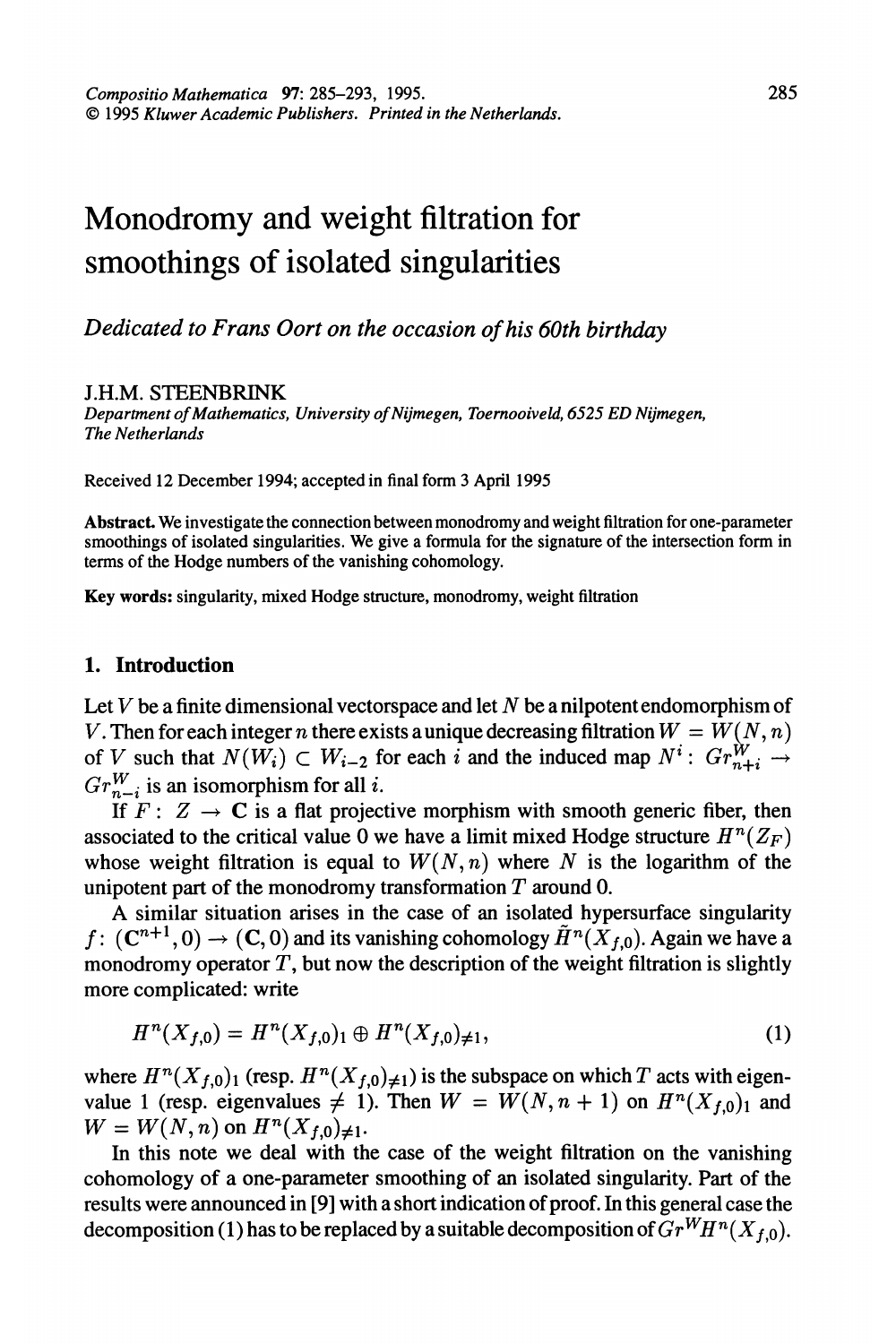We also give precise results about the polarizations on these summands and express the index of the intersection form (in the even-dimensional case) in terms of Hodge numbers. This generalizes and simplifies [8] Theorem 4.11 and [9] Theorem 2.23. The main tool in our proof is a strong globalization theorem for one-parameter smoothings of isolated singularities, in the spirit of the Appendix of [4].

The author thanks the University of Hannover for its hospitality in June-July 1994, the Forschungsschwerpunkt Komplexe Mannigfaltigkeiten for its financial support and Wolfgang Ebeling for his suggestions and encouragement.

#### 2. Monodromy and weight filtration

Let  $(X', x)$  be an isolated singularity of a complex space of pure dimension  $n + 1$ , and  $f: (X', x) \to (C, 0)$  a holomorphic function germ. Suppose that  $X := f^{-1}(0)$ has an isolated singularity at x. We let  $X'_{f,x}$  denote the Milnor fibre of f at x. We first sharpen a globalization theorem due to Looijenga [4]:

THEOREM 1. Let  $f: (X', x) \to (C, 0)$  be a smoothing of an isolated singularity of pure dimension n. Then there exists a flat projective morphism  $F: Z \to \mathbb{C}$ , a point  $z \in Z_0$  and an isomorphism  $h: (X', x) \to (Z, z)$  such that  $F \circ h = f$  and F is smooth along  $Z_0 \setminus \{z\}$  and such that the restriction mapping  $H^n(Z_F, \mathbf{C}) \to$  $H^n(X'_{f,x}, \mathbb{C})$  is surjective. Here  $Z_F$  denotes the generic fibre of F.

*Proof.* If  $n = 0$  then f is finite, hence projective. So in the sequel we suppose that  $n \geq 1$ . We follow the proof of [4]. Let Y be an affine variety of dimension  $n + 1$  with a unique singular point y and P a regular function on Y such that the germ  $f: (X', x) \to (C, 0)$  is biholomorphic to  $P: (Y, y) \to C$ . The existence of Y such that  $(X', x) \simeq (Y, y)$  follows from work of Artin [1] and Hironaka [2], and the existence of a polynomial  $P$  with the desired properties follows from finite determinacy for germs with isolated singularities, due to Mather and Looijenga [4]. We assume Y to be embedded in affine N-space such that  $y = 0$ . Let **m** denote the ideal of regular functions on Y vanishing at y. Fix a positive integer  $k$  such that all germs  $P + g$  for  $g \in \mathbf{m}^k$  are analytically isomorphic to P. Let Z' denote the projective closure of Y. We may assume that  $Z' \setminus \{y\}$  and  $Z' \setminus Y = Z'_{\infty}$  are smooth.

Choose a sufficiently general (to be made precise below) homogeneous polynomial g of degree  $d \ge k$  sufficiently big and let  $Q = P + g$ . Let  $Z = \{(\xi, t) \in$  $Z' \times \mathbf{C}$   $\{\xi_0^d Q(\xi_1/\xi_0,\ldots,\xi_N/\xi_0) = t\xi_0^d\}$ . We embed Y in Z as the graph of Q and let  $z = (y, 0)$ . The projection F of Z onto the second factor provides a globalization of f. We will show that we can choose  $g$  in such a way that it has the desired properties. First we require that g defines a smooth hypersurface in  $\mathbf{P}^{N-1}$  which is transverse to  $Z'_{\infty}$  and that z is the only critical point of F on  $F^{-1}(0)$ .

We fix a good Stein representative  $f: X' \to \Delta$  for the germ f in the sense of [3] Chapter 2.B. Write  $\Omega_f = \Omega_{X}/df \wedge \Omega_{X'}^{-1}$ . By [3] Theorem 8.7, the sheaf  $\mathcal{H}^n f_*(\Omega_f)$  is coherent. Let  $\omega_Y = j_* \Omega_{Y \setminus \{y\}}^{n+1}$  where  $j : Y \setminus \{y\} \to Y$  is the inclusion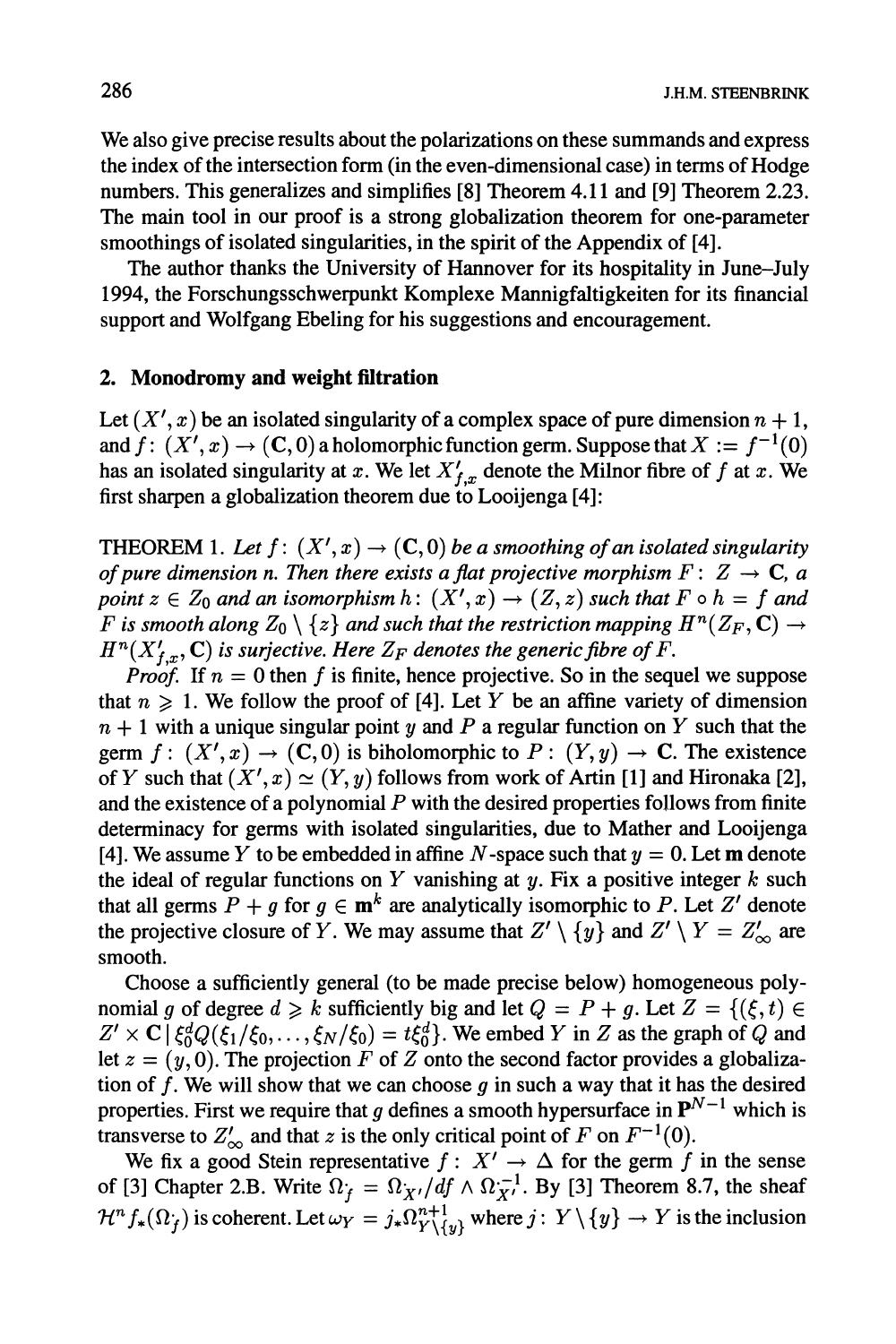map. Put  $Y_t = Q^{-1}(t)$ . First observe that for  $t \neq 0$  sufficiently small the restriction map  $H^n(Y_t, \mathbf{C}) \to H^n(X'_{t,x}, \mathbf{C})$  is surjective. This follows from the specialization sequence

$$
H^{n}(Y_0, \mathbf{C}) \to H^{n}(Y_t, \mathbf{C}) \to H^{n}(X'_{f,x}, \mathbf{C}) \to H^{n+1}(Y_0, \mathbf{C}),
$$

(here we use that  $F$  has no critical point at infinity) and the fact that for an affine variety of dimension n the cohomology groups are zero in degrees  $> n$ . Moreover, for such t there is a natural map  $\rho: H^0(Y, \omega_Y) \to H^0(Y_t, \Omega_Y^n) \to H^n f_*(\Omega_Y)(t)$ which is the composition of the map  $\eta \mapsto$  the restriction to  $Y_t$  of  $\eta/dP$  and the restriction to  $X'_{f.x}$ . Then  $\rho$  is the composition of two surjections, hence surjective. (The second map is surjective as  $H^n(Y_t, \mathbb{C}) \to H^n(X'_{t,n}, \mathbb{C})$  is surjective.) Choose  $\eta_1, \ldots, \eta_r \in H^0(Y, \omega_Y)$  whose images generate  $\mathcal{H}^n f_*(\Omega_f)(t)$  for all  $t \neq 0$  sufficiently small. If g is a small perturbation of f, they will still generate  $\mathcal{H}^ng_*(\Omega_a)(t)$ for all  $t \neq 0$  sufficiently small, again by Looijenga's coherence theorem.

There exists  $l \in \mathbb{N}$  such that  $\eta_1, \ldots, \eta_r$  extend to sections of  $\omega_{Z'}(lZ_{\infty})$ . Let  $D =$  $Z'_{\infty} \cap Z'_{0} = Z'_{\infty} \cap Z'_{t}$ . Then  $\eta_{1}/dQ, \ldots, \eta_{r}/dQ$  extend to sections of  $\Omega_{Z_{t}}^{n}((l-d)D)$ . So if  $d \ge l$  the map  $H^0(Z_t,\Omega_{Z_t}^n) \to H^n(X'_{t,x},\mathbb{C})$  is surjective. Then a fortiori  $H^n(Z_t, \mathbb{C}) \to H^n(X'_{t,x}, \mathbb{C})$  is surjective.

By [9] we have the following exact sequences of mixed Hodge structures associated with the Milnor fibre  $X'_{f,x}$  of f at 0:

$$
0 \to H_{\{x\}}^{n+1}(X') \to H^n(X'_{f,x})_1 \overset{V}{\to} H^n_c(X'_{f,x})_1(-1) \to H_{\{x\}}^{n+2}(X') \to 0, (2)
$$
  

$$
0 \to H^{n-1}(X'_{f,x}) \to H^n_{\{x\}}(X) \to H^n_c(X'_{f,x})
$$
  

$$
\overset{j}{\to} H^n(X'_{f,x}) \to H^{n+1}_{\{x\}}(X) \to H^{n+1}_c(X'_{f,x}) \to 0,
$$
 (3)

where the subscript 1 denotes the generalized eigenspace of  $T$  for the eigenvalue 1 and  $jV = N = \log(T)$  (resp.  $Vj = N_c = \log(T_c)$ ) on  $H_c^n(X'_{f,x})$  (resp.  $H^{n}(X'_{f,x})_1$ ). We recall

THEOREM 2.

$$
Gr_i^W H_{\{x\}}^{n+1}(X') = 0 \quad \text{for } i \geq n+1; \tag{4}
$$

$$
Gr_i^W H_{\{x\}}^n(X) = 0 \quad \text{for } i \geqslant n; \tag{5}
$$

$$
Gr_i^W H_{\{x\}}^{n+2}(X') = 0 \quad \text{for } i \leq n+1; \tag{6}
$$

$$
Gr_i^W H_{\{x\}}^{n+1}(X) = 0 \quad \text{for } i \leq n. \tag{7}
$$

See [9] Corollary 1.12. Both N and  $N_c$  map  $W_i$  to  $W_{i-2}$ .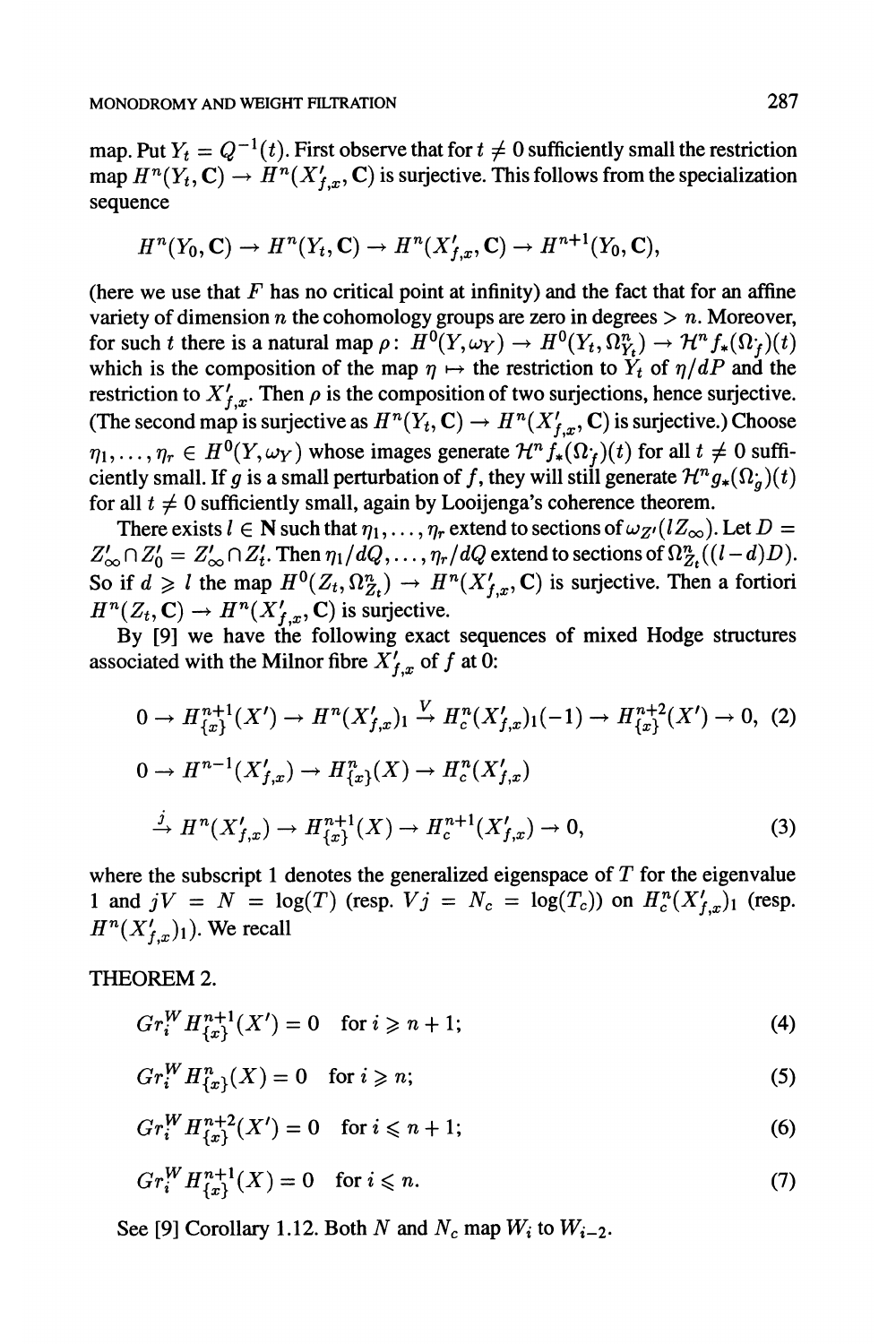#### THEOREM 3. For all  $i \geq 0$  the map

$$
N_c^i\colon Gr_{n+1+i}^W \text{ im}(V) \to Gr_{n+1-i}^W \text{ im}(V)
$$

is an isomorphism.

REMARK 4. In the hypersurface case, i.e. when  $X'$  is smooth, the map V is an isomorphism and we recover [8] Corollary 4.9.

*Proof.* We choose a flat projective morphism  $F: Z \rightarrow \mathbb{C}$ , a point  $z \in Z$  and an isomorphism  $h: (X', x) \to (Z, z)$  such that  $F \circ h = f$  and  $F$  is smooth along  $Z_0 \setminus \{z\}$  as in Theorem 1. Let  $Z_F$  denote the generic fibre of F. Then one has the exact sequence of mixed Hodge structures

$$
\rightarrow H^{n}(Z_{0}) \rightarrow H^{n}(Z_{F}) \rightarrow H^{n}(X'_{f,x}) \rightarrow 0,
$$
\n(4)

where  $H^n(Z_F)$  carries the limit mixed Hodge structure. There is a monodromy action T on this sequence, and T acts as the identity on  $H^n(Z_0)$ . We have the following sequence

$$
H^n(Z_F)_1 \stackrel{k}{\rightarrow} H^n(X'_{f,x})_1 \stackrel{V}{\rightarrow} H^n_c(X'_{f,x})_1(-1) \stackrel{k^t}{\rightarrow} H^n(Z_F)_1(-1)
$$

and  $N = k^t \circ V \circ k$ . As k is surjective, its transpose  $k^t$  is injective and defines an isomorphism of mixed Hodge structures im(V)  $\rightarrow$  im(N) such that  $k^t \circ N_c =$  $N \circ k^t$ . As  $W = W(N, n)$  on  $H^n(Z_F)$  we get that  $W = W(N, n+1)$  on im(N). We conclude that  $W = W(N_c, n + 1)$  on im(V).

It follows that  $Gr^W(\text{im}(V))$  is completely determined by the kernel of  $N_c$ on im(V). In order to determine this kernel, observe that (4) implies that ker(V) has weights  $\leq n$  and that (7) implies that coker(j) has weights  $\geq n + 1$ . Hence  $\ker(V) \subset \text{im}(j)$ . So we have the exact sequence

$$
0 \to \ker(j) \to \ker(N_c) \xrightarrow{j} \ker(V) \to 0 \tag{5}
$$

and hence ker( $N_c$ ) has weights  $\le n$ . By considering the action of  $N_c$  on the exact sequence

$$
0 \to \text{im}(V) \to H^n(X'_{f,x})_1(-1) \to H^{n+2}_{\{x\}}(X') \to 0
$$

we obtain the exact sequence

$$
0 \to \ker(N_c; \operatorname{im}(V)) \to \ker(N_c)(-1) \to W_{n+2}H^{n+2}_{\{x\}}(X') \to 0
$$

and hence ker( $N_c$ ; im(V)) =  $W_{n+1}$ (ker( $N_c$ )(-1)). So from (5) we obtain

LEMMA 5. We have the exact sequence of mixed Hodge structures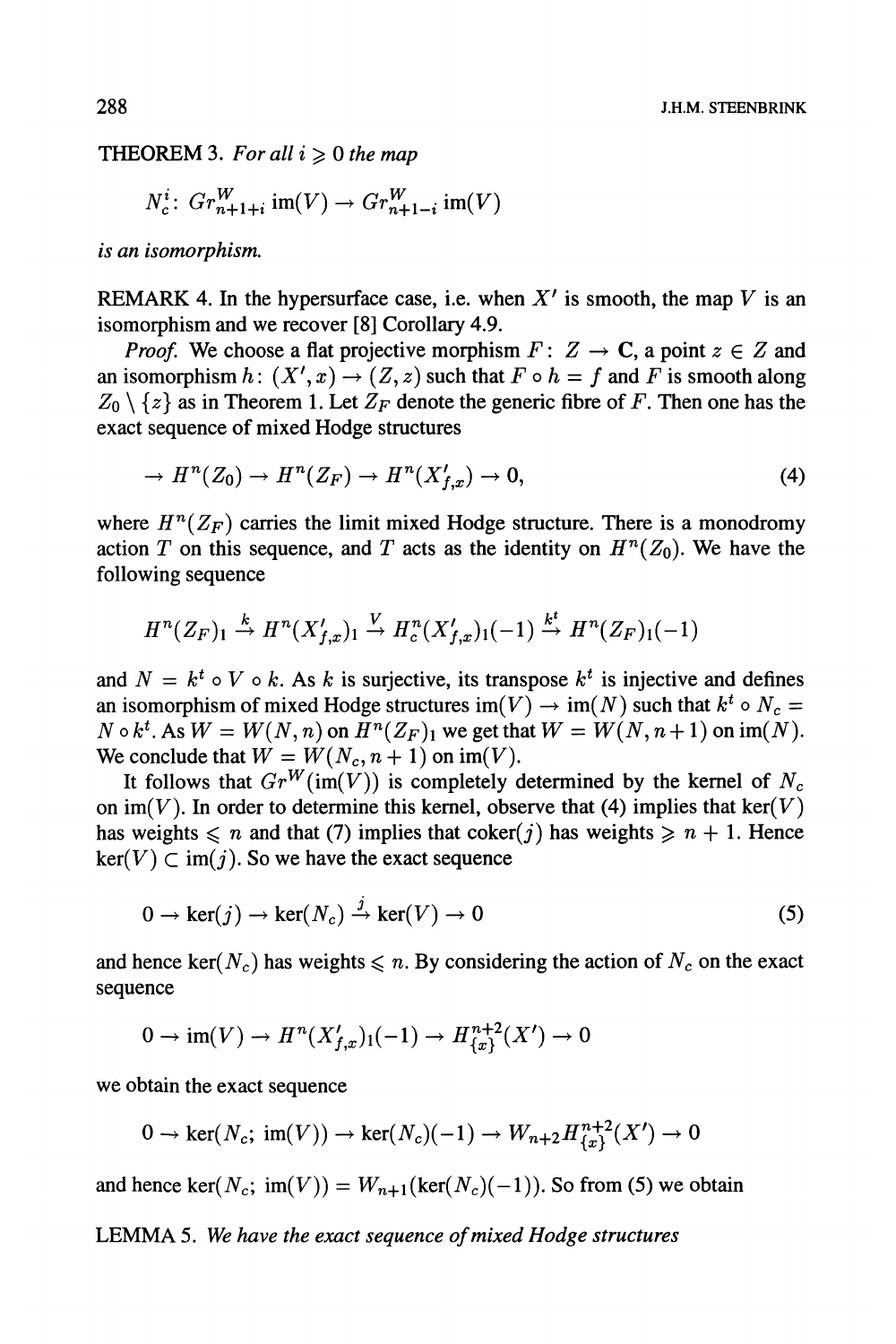$$
0 \to \ker(j)(-1) \to \ker(N_c; \operatorname{im}(V)) \xrightarrow{j} W_{n+1}(\ker(V)(-1)) \to 0
$$

THEOREM 6. Regarding the map  $H_c^n(X'_{t,r}) \stackrel{j}{\rightarrow} H^n(X'_{t,r})$  we have that

$$
N^i: Gr^W_{n+i} \text{ im}(j) \to Gr^W_{n-i} \text{ im}(j)
$$

is an isomorphism for all  $i \geq 0$ , i.e.  $W = W(N, n)$  on im(j).

*Proof.* Choose a globalization  $F: Z \to \mathbb{C}$  of f as in the proof of Theorem 2. Then  $i$  is factorized as

$$
H_c^n(X'_{f,x}) \stackrel{k^t}{\to} H^n(Z_F) \stackrel{k}{\to} H^n(X'_{f,x}).
$$

Let  $P^n(Z_F) = \text{ker}(L: H^n(Z_F) \to H^{n+2}(Z_F))$  denote the primitive cohomology. Here  $L$  is the cup product with the hyperplane class. As a general hyperplane does not pass through the point x, the image of  $k^t$  is contained in  $P^n(Z_F)$ .

We have the nondegenerate pairing S on  $P^{n}(Z_{F})$ , given by

$$
S(x, y) = (-1)^{n(n-1)/2} \int_{Z_F} x \wedge y.
$$

It is  $(-1)^n$ -symmetric,  $W_\alpha = (W_{2n-1-\alpha})^\perp$  and  $S(Nx, y) + S(x, Ny) = 0$ . Moreover  $N^{\alpha}$ :  $Gr_{n+\alpha}^W P^n(Z_F) \to Gr_{n-\alpha}^W P^n(Z_F)$  is an isomorphism for all  $\alpha \geq 0$ . If  $P_{n+\alpha} := \text{ker}(N^{\alpha+1} : Gr_{n+\alpha}^W P^{n}(Z_F) \to Gr_{n-\alpha-2}^W P^{n}(Z_F)),$  the form  $(x,y) \mapsto S(Cx, N^{\alpha}\overline{y})$  is hermitian positive definite on  $P_{n+\alpha}$  by [7], Lemma 6.25.

Let  $Q_{\alpha} = Gr_{n-\alpha}^W$  ker $(k) \subset Gr_{n-\alpha}^W P^{n}(Z_F)$ . Then  $Gr_{n+\alpha}^W$  im $(j) \simeq (Q_{\alpha})^{\perp}$  as  $Gr_{n+\alpha}^{W}$  ker( j ) = 0. Therefore,

$$
Gr_{n-\alpha}^W \text{ im}(j) \simeq N^{\alpha}(Q_{\alpha})^{\perp}/Q_{\alpha} \cap N^{\alpha}(Q_{\alpha})^{\perp}
$$

so we have to show that

$$
Q_{\alpha} \cap N^{\alpha}(Q_{\alpha})^{\perp} = (0).
$$

Clearly,  $Q_{\alpha} \subset N^{\alpha}P_{n+\alpha}$  as  $N = 0$  on ker(k). So let  $x \in N^{\alpha}(Q_{\alpha})^{\perp} \cap Q_{\alpha}$ . Write  $x = N^{\alpha}x'$  with  $x' \in P_{n+\alpha} \cap (Q_{\alpha})^{\perp}$ . Then  $S(Cx', N^{\alpha}x') = 0$  hence  $x = 0$ .

THEOREM 7. (i) For all  $i > 0$  the map

$$
V \circ N^{i-1} \colon Gr_{n+i}^W H^n(X_{f,x}')_1 \to Gr_{n-i}^W H^n_c(X_{f,x}')_1
$$

is an isomorphism;

(ii) for all  $i \geqslant 0$  the map

$$
N^i \circ j \colon Gr_{n+i}^W H_c^n(X'_{f,x}) \to Gr_{n-i}^W H^n(X'_{f,x})
$$

is an isomorphism.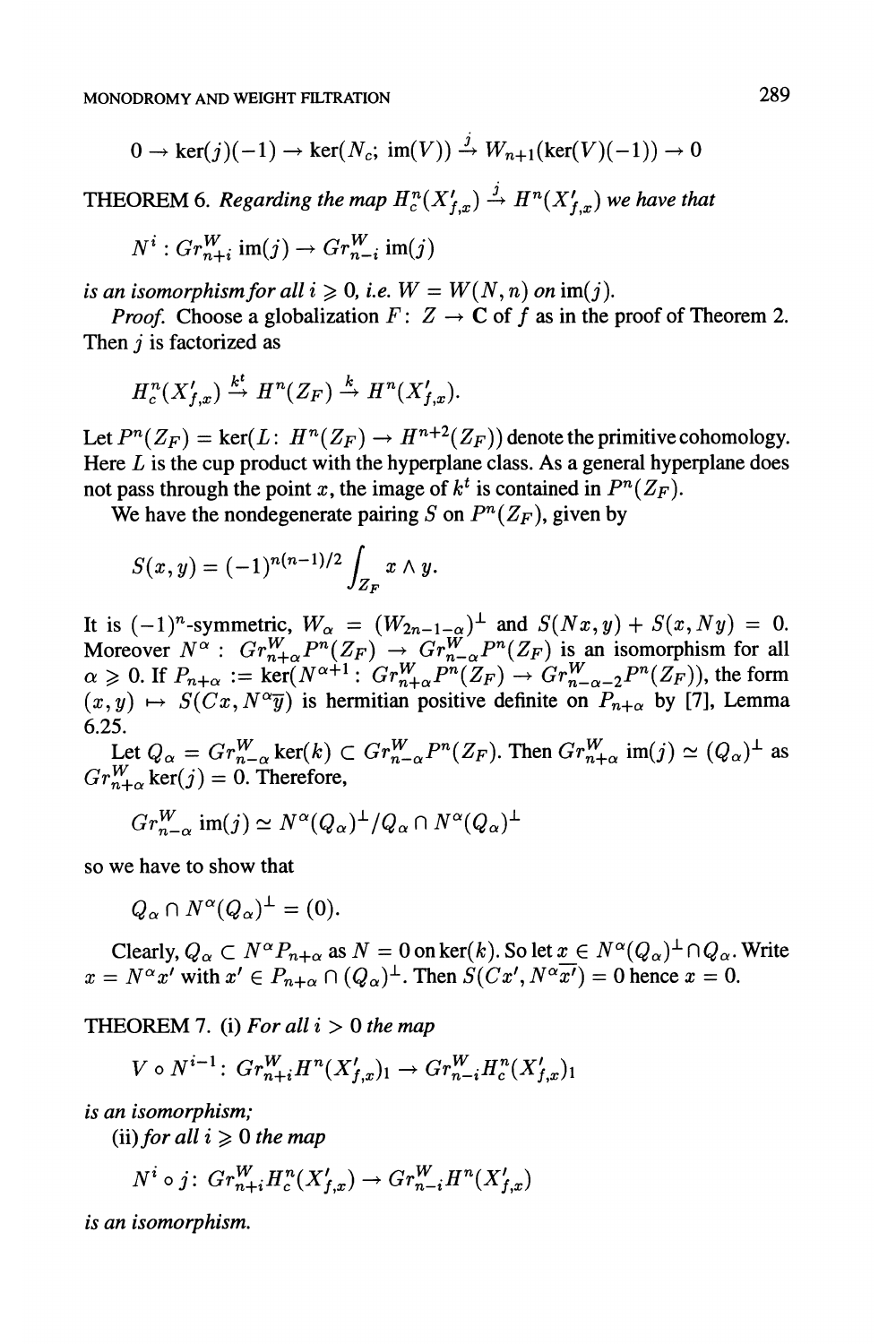*Proof.* For  $i > 0$  we have  $Gr_{n+i}^W$  ker(V) = 0 so

$$
Gr_{n+i}^WH^n(X'_{f,x})_1 \simeq Gr_{n+i}^W \text{ im}(V).
$$

This space is mapped isomorphically to  $Gr_{n-i+2}^W$  im(V) by  $N^{i-1}$  according to Theorem 3. As  $\text{coker}(V)$  has weights  $\geq n + 2$ , we have

$$
Gr_{n-i+2}^W \text{ im}(V) \simeq Gr_{n-i}^W H_c^n(X'_{f,x})_1.
$$

This proves (i). Ones proves (ii) similarly using Theorem 6 instead of Theorem 3.

#### 3. Primitive decomposition

Let  $V$  be a finite dimensional vector space and  $N$  a nilpotent endomorphism of V, n an integer and  $W = W(N, n)$ . Then we have the following decomposition of  $Gr^W(V)$ . Recall that  $N^i$ :  $Gr_{n+i}^W(V) \to Gr_{n-i}^W(V)$  is an isomorphism for all  $i \geqslant 0$ . Put

$$
P_{n+i} = \ker(N^{i+1} \colon Gr_{n+i}^W(V) \to Gr_{n-i-2}^W(V))
$$

for  $i \geq 0$  and 0 else. Then we have the primitive decomposition

$$
Gr^W_{\alpha}(V) \simeq \bigoplus_{i \geq 0} N^i P_{\alpha + 2i}.
$$

We will give an analogous but more subtle decomposition of  $Gr<sup>W</sup> H<sup>n</sup>(X'_{f,x})<sub>1</sub>$  and  $Gr<sup>W</sup> H<sub>c</sub><sup>n</sup>(X'_{t,x})<sub>1</sub>$  (we use the same notation as in the preceding section). This was first mentioned in [6] and proved by Saito in a letter to the author. Define

$$
B_{n+i} = \ker(N_c^{i+1}: Gr_{n+i}^W H_c^n(X_{f,x}')_1 \to Gr_{n-i-2}^W H_c^n(X_{f,x}')_1)
$$

for  $i \geqslant 0$  and 0 else, and

$$
A_{n+i} = \ker(N^{i} \colon Gr_{n+i}^{W} H^{n}(X'_{f,x})_{1} \to Gr_{n-i}^{W} H^{n}(X'_{f,x})_{1})
$$

for  $i > 0$  and 0 else. By Theorem 7  $B_{n+i}$  is mapped isomorphically to  $Gr_{n-i}^W$  ker(V) by  $N^i \circ j$  and  $A_{n+i}$  is mapped isomorphically to  $Gr_{n-i}^W$  ker(j) by  $V \circ N^{i-1}$ .

THEOREM 8. We have

$$
Gr_{\alpha}^{W} H_{c}^{n}(X'_{f,x})_{1} = \bigoplus_{i \geqslant 0} N^{i} B_{\alpha+2i} \oplus \bigoplus_{i \geqslant 0} VN^{i} A_{\alpha+2+2i}
$$

and

$$
Gr_{\alpha}^{W} H^{n}(X'_{f,x})_{1} = \bigoplus_{i \geq 0} N^{i}jB_{\alpha+2i} \oplus \bigoplus_{i \geq 0} N^{i}A_{\alpha+2i}.
$$

290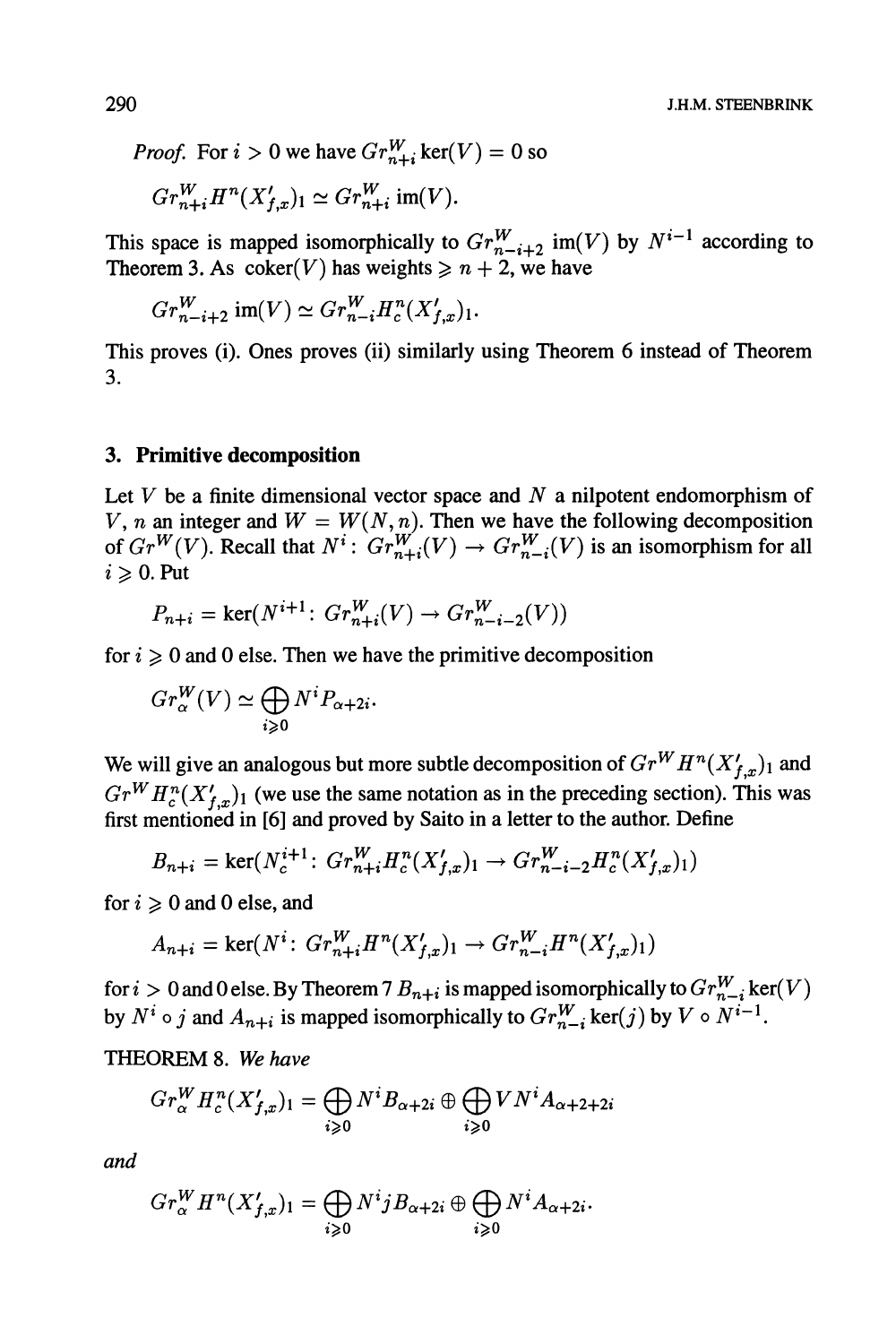*Proof.* Define a graded vectorspace C by  $C_{2\alpha} = 0$  and

$$
C_{2\alpha+1} = Gr^W_{\alpha+1}H^n(X'_{f,x})_1 \oplus Gr^W_{\alpha}H^n_c(X'_{f,x})_1.
$$

Define an endomorphism  $\lambda$  of degree  $-2$  of C as  $\lambda(x, y) = (j(y), V(x))$ . From Theorem 7 we obtain that for all  $i \geq 0$  the map  $\lambda^i$  :  $C_{2n+i} \to C_{2n-i}$  is an isomorphism. Hence, if  $D_{2n+i} = \text{ker}(\lambda^{i+1}: C_{2n+i} \to C_{2n-i-2})$  for  $i \ge 0$  and 0 else, then we have that the map  $\lambda^{\alpha}$ :  $D_{2n+i} \rightarrow C_{2n+i-\alpha}$  is injective for  $\alpha \leq 2i$  and else the zero map. We obtain the primitive decomposition

$$
C_{\alpha} = \bigoplus_{i \geq 0} \lambda^i D_{\alpha + 2i}.
$$

Finally observe that  $D_{2n+2i+1} = A_{n+i+1} \oplus B_{n+i}$ .

REMARK 9. The previous theorem leads to the decomposition

$$
Gr^WH^n(X'_{f,x})_1 = A \oplus B
$$

with  $B = \bigoplus_{\alpha} \bigoplus_{i \geqslant 0} N^i j B_{\alpha+2i}$  and  $A = \bigoplus_{\alpha} \bigoplus_{i \geqslant 0} N^i A_{\alpha+2i}$ . We have  $W =$  $W(N, n)$  on B and  $W = W(N, n + 1)$  on A. Similarly we have

$$
Gr^WH_c^n(X'_{f,x})_1 = A' \oplus B'
$$

with  $B' = \bigoplus_{\alpha} \bigoplus_{i \geq 0} N^i B_{\alpha+2i}$  and  $A' = \bigoplus_{\alpha} \bigoplus_{i \geq 0} VN^i A_{\alpha+2+2i}$ . These are decompositions as graded mixed Hodge structures. We have  $W = W(N_c, n)$ on B' and  $W = W(N_c, n-1)$  on A'. The maps  $V : A \to A'(-1)$  and  $j : B' \to B$ <br>are isomorphisms. Observe that  $A = 0$  if and only if  $(X, x)$  is a rational homology manifold and that  $B = 0$  if and only if  $(X', x)$  is a rational homology manifold.

See also [5] for the case of isolated complete intersection singularities.

We finally want to indicate how one can polarize the mixed Hodge structures  $Gr^WH^n(X'_{f,x})$  and  $Gr^WH^n_c(X'_{f,x})$ . For the part of these on which the monodromy acts with eigenvalues  $\neq 1$ , we can use the global case, and these mixed Hodge structures are polarized by  $N$ . So let us consider the eigenvalue 1 part.

By Remark 9 it suffices to define polarizations on the Hodge structures  $A_i$  and  $B_i$ , i.e. on the graded quotients of the local cohomology groups.

Define the pairing

$$
\langle\cdot,\cdot\rangle\colon\thinspace H^n(X_{f,x}')\otimes H^n_c(X_{f,x}')\to\mathbf{C}
$$

by

$$
\langle \omega, \eta \rangle := (-1)^{n(n-1)/2} \int_{X'_{f,x}} \omega \wedge \eta.
$$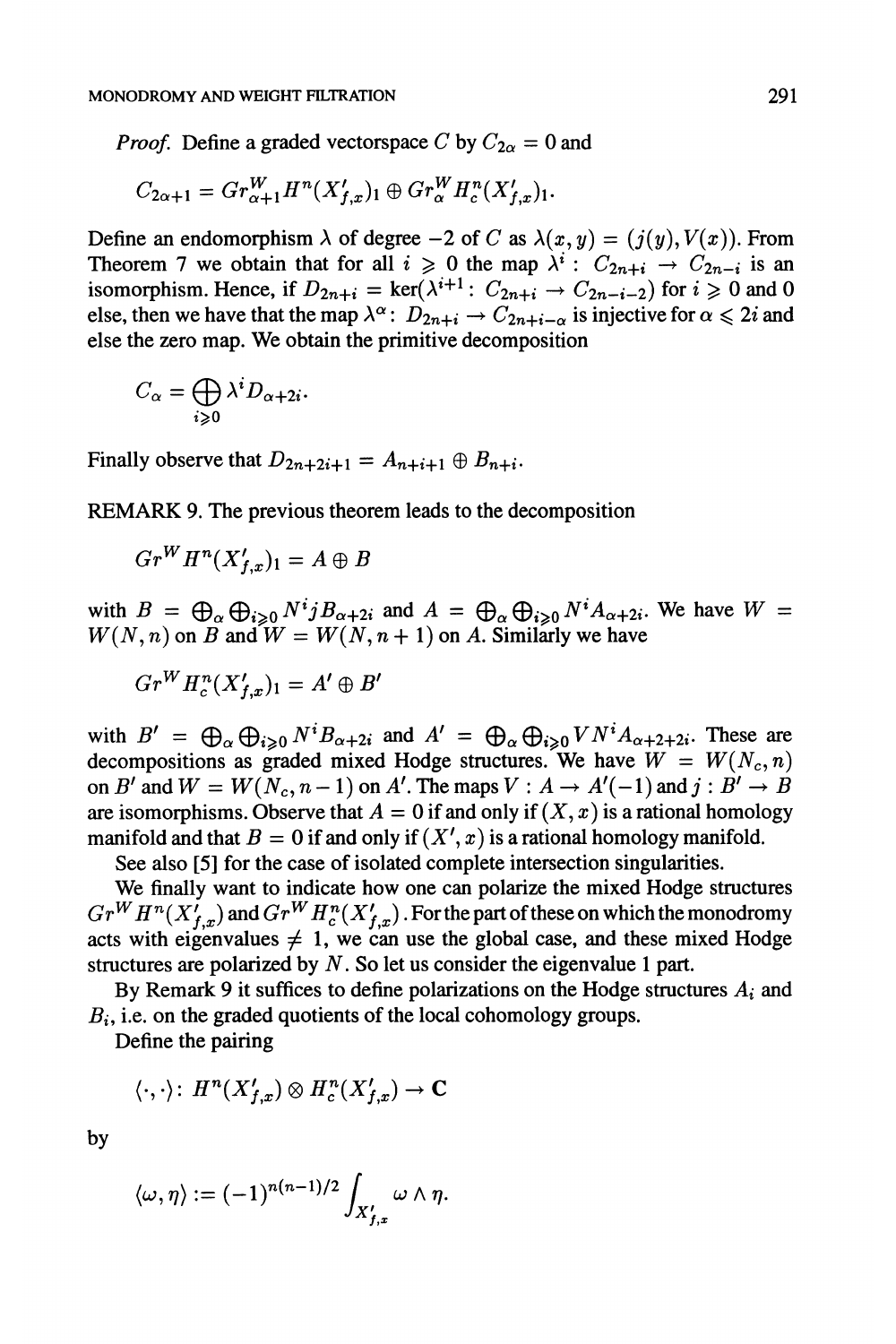**J.H.M. STEENBRINK** 

THEOREM 10. The form  $(x, y) \mapsto \langle j(x), N^i y \rangle$  polarizes  $B_{n+i}$  for all  $i \geq 0$ . The form  $(x, y) \mapsto \langle x, VN^{i-1}y \rangle$  polarizes  $A_{n+i}$  for all  $i \geq 1$ .

*Proof.* Fix a globalization  $F: Z \to \mathbb{C}$  as in Theorem 1. We have the inclusion  $k^t$ :  $Gr_{n+i}^WH_c^n(X'_{f,x})_1 \rightarrow Gr_{n+i}^WH_c^n(Z_F)_1$ ; observe that  $\langle k(z), \eta \rangle = S(z, k^t(\eta))$ for  $\eta \in H_c^n(X'_{t,r})$  and  $z \in H^n(Z_F)_1$ .

Let  $i \geq 0$ . For  $0 \neq \xi \in B_{n+i}$  we have  $N_c^{i+1}\xi = 0$  hence  $k^t(\xi) \in P_{n+i}$ . This implies that  $\langle Cj(\xi), N^{i}(\overline{\xi})\rangle = S(Ck^{t}\xi, N^{i}(\overline{k^{t}\xi})) > 0.$ 

Let  $i \ge 1$ ; then the map  $k$ :  $Gr_{n+i}^W P^n(Z_F)_1 \to Gr_{n+i}^W H^n(X'_{f,x})_1$  is an iso-<br>morphism, as k is surjective and ker  $k = \text{im}(H^n(Z_0) \to H^n(Z_F))$  is of weight morphism, as k is surjective and ker  $k = \text{im}(H^n(Z_0) \to H^n(Z_F))$  is of weight  $\leq n$ . Let  $\eta \in A_{n+i}$  and  $z \in P_{n+i}$  such that  $\eta = k(z)$ , then  $N^i \eta = 0$  implies that  $N^i z \in \text{ker}(k) \subset \text{ker}(N)$  so  $N^{i+1} z = 0$ . Hence again  $z \in P_{n+i}$ . So if  $z \neq 0$  we have  $\langle C\eta, VN^{i-1}\overline{\eta}\rangle = \langle Ck(z),VN^{i-1}\overline{k(z)}\rangle = S(Cz,N^{i}\overline{z}) > 0.$ 

As an application we consider the intersection form h on  $H_c^n(X'_{f,x},\mathbf{R})$  given by  $h(\omega, \eta) = \int_{X'_{t,x}} \omega \wedge \eta = (-1)^{n(n-1)/2} \langle j(\xi), \eta \rangle$ . Clearly its null space is equal to ker(j). In the case that n is even, h is a symmetric bilinear form, and we will compute its index in terms of the Hodge numbers

$$
h^{pq} = \dim Gr_F^p Gr_{p+q}^W H^n(X'_{f,x}, \mathbf{C}).
$$

Note that if  $h_c^{pq} = \dim Gr_F^p Gr_{p+q}^W H_c^n(X'_{t,r}, \mathbb{C})$  then  $h_c^{pq} = h^{n-p,n-q}$ .

THEOREM 11. Let n be even. Then the index  $\sigma(h)$  of h is given by

$$
\sigma(h) = \sum_{p+q=n} (-1)^p \left( h^{pq} + 2 \sum_{i \geq 1} (-1)^i h^{p+i,q+i} \right).
$$

*Proof.* First note that  $W_{n-1}H_c^n(X'_{f,x})$  is an isotropic subspace of h which contains its null space. Moreover the orthogonal complement of  $W_{n-1}H_c^n(X'_{t,x})$ with respect to h is equal to  $W_n H_c^n(X'_{t,x})$ . Therefore h induces a symmetric bilinear form h' on  $Gr_n^WH_c^n(X'_{f,x})$  such that  $\sigma(h') = \sigma(h)$ . We extend h' to a hermitian form on  $Gr_n^WH_c^n(X'_{t,x}, \mathbb{C})$ . Let

$$
\tilde{B}_{n+i} = \ker(N_c^{i+1}: Gr_{n+i}^W H_c^n(X'_{f,x}) \to Gr_{n-i-2}^W H_c^n(X'_{f,x})).
$$

Then we have the decomposition

$$
Gr_n^WH_c^n(X'_{f,x}, \mathbf{C}) = \bigoplus_{i \geqslant 0} \bigoplus_{p+q=n} N^i \tilde{B}_{n+2i}^{p+i,q+i} \oplus \bigoplus_{i \geqslant 1} \bigoplus_{p+q=n} VN^{i-1}A_{n+2i}^{p+i,q+i}
$$

which is orthogonal with respect to  $h'$ . It follows from Theorem 10 that  $h'$  is definite on each of these summands, and its sign on  $N^{i} \tilde{B}_{n+2i}^{p+i,q+i}$  and  $VN^{i-1} A_{n+2i}^{p+i,q+i}$  is